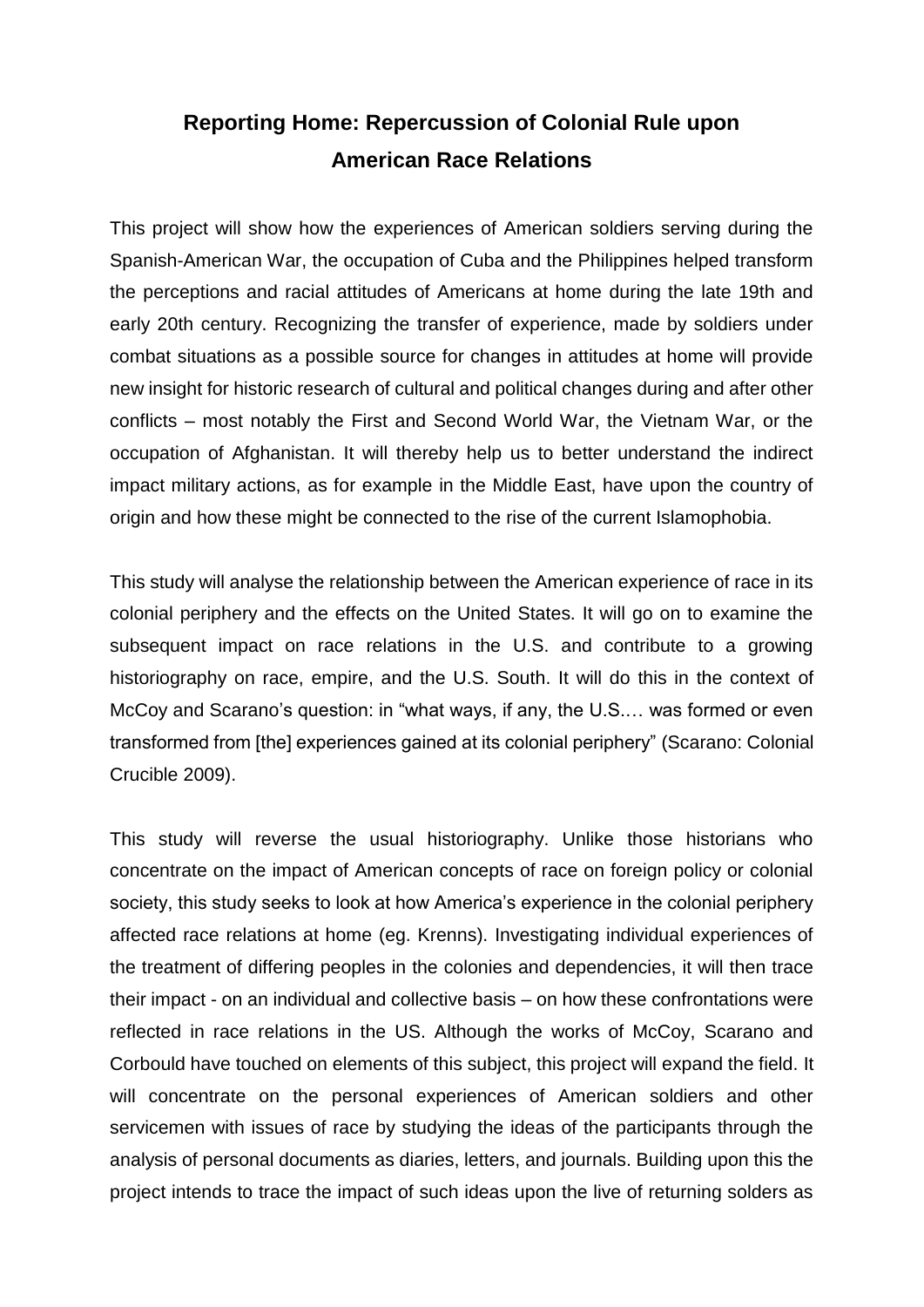well as surveying American newspapers and magazines for evidence of an overlap in the development of such ideas throughout the American society.

The US Army utilized both white and black servicemen in the Spanish American War and subsequent service in the Philippines and Cuba. Their experiences tell very different stories, drawing as they did on a narrative of race from opposite sides. For example, the refusal of US forces to allow black soldiers into the surrendering town of Santiago de Cuba in 1898 re-enforced ideas of America as a "white" nation in its dealings with a European country – Spain – ideas which placed black soldiers in a position of inferiority. Similarly, reports of atrocities during the Filipino insurrection by soldiers on the spot show a racial bias according to the colour of the reporter. Both these experiences are detailed in letters home, and both serve to re-enforce and create racial paradigms that leaked into their correspondence home and their subsequent lives.

In order to discover how American soldiers experienced race during the American struggle for Empire and how these changed attitudes at home, I will be using a variety of sources, including U.S. Military Archives, American newspapers, and the works and memories of American politicians, activists, and authors. By analysing these sources, I hope to identify a number of experiences among black and white American soldier respectively and illustrate which of these experiences were transported back home.

By tracing the impact these experiences had upon the post-service lives of American soldiers it becomes possible to illustrate a link between their experiences during the American imperial ventures and changes in their demeanor towards the American dealings with questions of race. Special attention will be given to sources which might illustrate increased political action of former soldiers, as the involvement in campaigns for or against black commissioned officers, American imperialism, or white supremacy. Court-martial and police reports are of further interest as such sources might illustrating an increasingly confident behavior of active and former African American soldiers in challenging segregation laws and practices of white supremacy.

The experiences of American veterans are of particular interest in a study of cultural changes inside the US. They provided unique input for people at home as they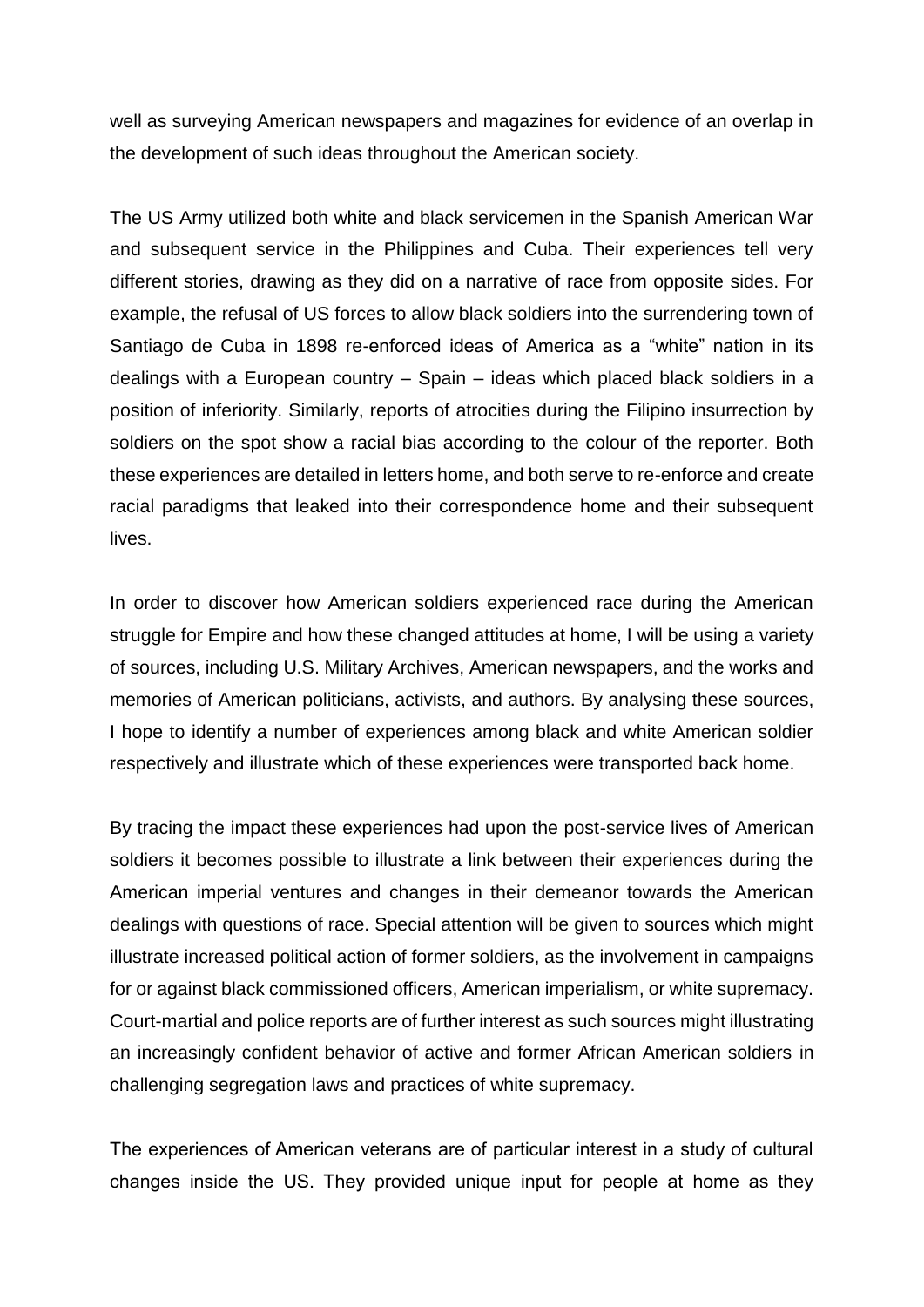represented a rare source of information about the "outside" world into which the US became increasingly involved. Their influence was even more prevalent during the Spanish-American war, which helped to overcome Civil War animosities and created new sense of what it meant to be American.

In addition to studying the impact of experiences on an individual level the project intends to analyze if the reports sent home by American soldiers influenced the discussion of questions of race and imperialism in black and white communities, thereby illustrating the importance of such experiences for the ongoing struggle of the American society with race. In order to demonstrate this link it is necessary to illustrate how the US approached questions of race prior to the Spanish-American War and identify some core perceptions held by black and white Americans. An analysis of debates in American newspapers, magazines, and literature might illustrate a link between the American experience of race in its 'colonies' and the rise of certain ideas in the domestic debate.

The project aims to illustrate the change in perceptions dealing with the question of representation, while providing an outlook upon the importance of the change of convictions for the agency of the actors involved in the racial struggles of the early 20<sup>th</sup> century.

The project relies primarily on the analysis, interpretation and contextualization of primary sources in order to provide an answer to these questions. A multitude of different approaches will be utilized in order to highlight correlations and connections between experiences and attitudes. My project draws from the Actor-Network theory (eg. Latour), highlighting the agency of the transmitted reports, as well as poststructuralist approaches in order to explain the link between individual experience, written reports and changes in convictions. Post-structuralist ideas will also be important as they provide the background for addressing questions of gender identity and help explain the importance of military service for the recovery of African American masculinity.

I am planning to conduct two research trips throughout my PhD. My first trip will concentrate upon the National Archives, Library of Congress and the USAHEC. These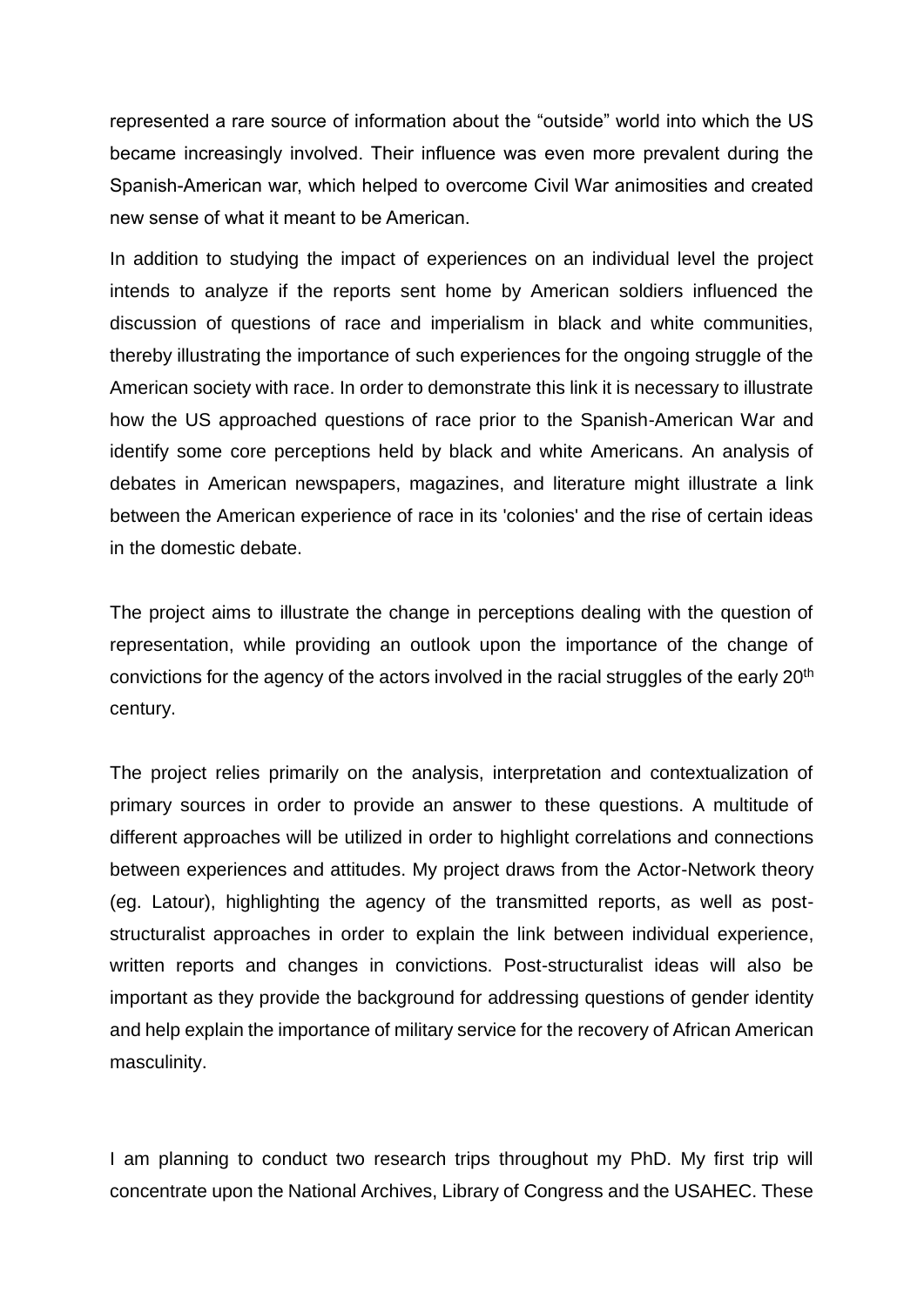archives houses a number of collections which will give me the opportunity to read personal letters as well official reports. The focus of this trip lies in finding sources that illustrate the experiences of American soldiers. I will concentrate on identifying experiences and remarks which will inform me about the events which influenced how they thought about race. In this textual analysis, I will look for racial expressions (eg. Goo-goo), enlisting of stereotypes, comparisons with 'civilized' nations. A similar approach will be used when studying photographic sources, which might help to illustrate how the perceived either fit into or contradicted the inherent assumptions about race. Of specific interest are the letters of soldiers send to their families or newspapers, as they might address issues of race more openly and provide evidence for the transmission of such ideas. To finance this research, I'm going to apply for the Kluge Fellowship.

My second trip will include research at the Schomburg Center, the Harry Ransom Center and newspaper archives (e.g. Clarion-Ledger). I will concentrate upon finding newspaper articles, literature and memories, which publicized the experiences of American soldiers overseas and depict their activities after their return. I aim to identify a number of veterans in order to conduct studies about their post-service activities in regard to race questions, ranging from civil obedience to political campaigning. To address the wider influence of such experiences upon the American society, I will conduct a quantitative and contextual analysis. I will study newspapers and literature around the Spanish-American war in order to identify changes in language, topics and bias in coverage of race. Paying attention to the emergence of new ideas and sentiments in the wake of the publication of soldier letters and demobilization, thereby illustrating how certain convictions entered public sentiment. As opinion pieces, letters to the editor and literature will be at the center of this analysis, this prompts me to conduct research in different newspaper archives as well as research the writings of authors like Paul Dunbar which engaged themselves with the perceptions and selfperception of black Americans.

Throughout my research I also plan on meeting scholars, establish an exchange with other CHASE Universities, participate in conferences and publish at least two articles in academic journals like The Journal of African American History.